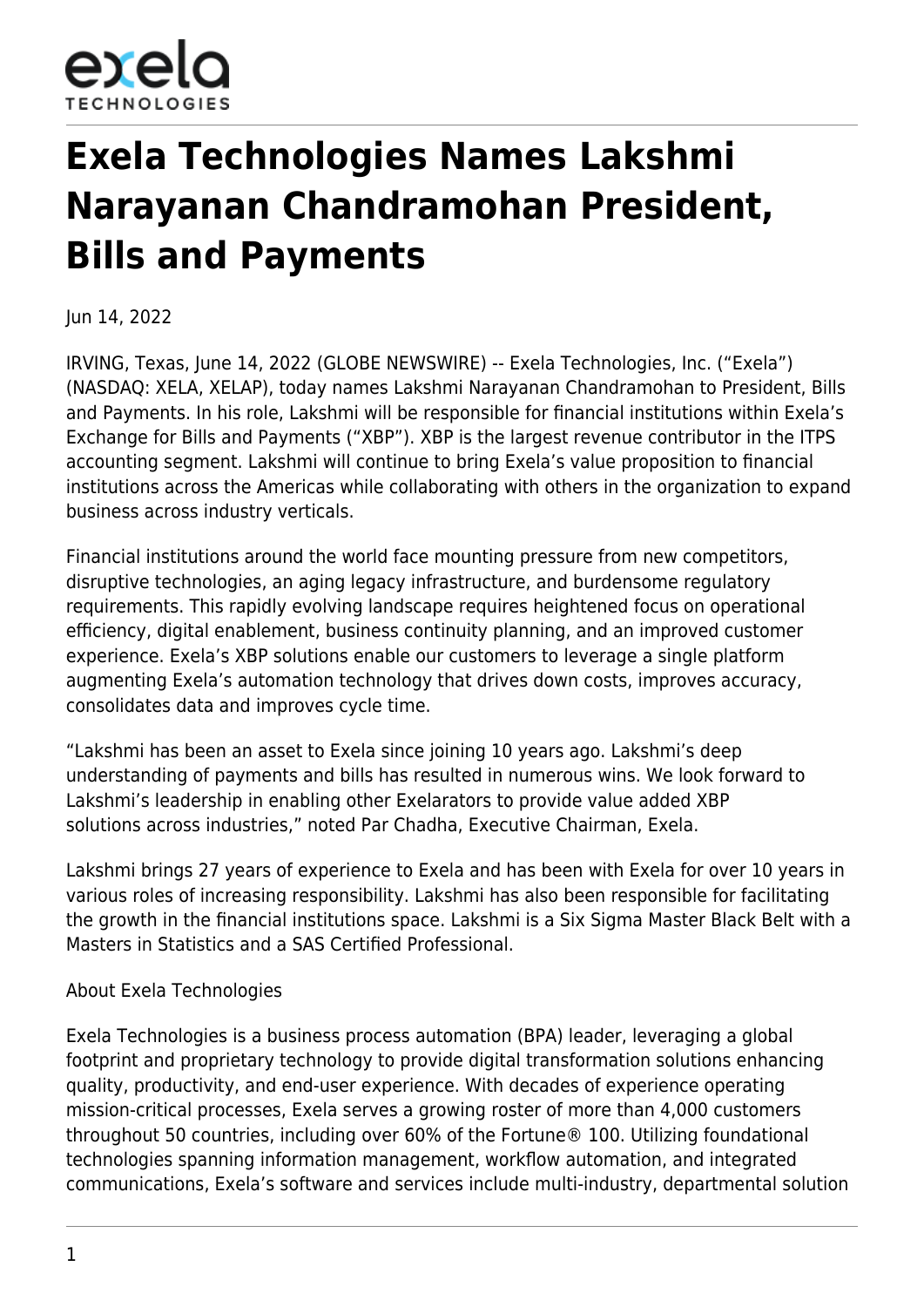

suites addressing finance and accounting, human capital management, and legal management, as well as industry-specific solutions for banking, healthcare, insurance, and the public sector. Through cloud-enabled platforms, built on a configurable stack of automation modules, and approximately 17,000 employees operating in 23 countries, Exela rapidly deploys integrated technology and operations as an end-to-end digital journey partner

**For more Exela news, commentary, and industry perspectives,**

**visit:** [https://investors.exelatech.com/](https://www.globenewswire.com/Tracker?data=twT8onmHQCdGDVuPfH9pp1y8KhPSjM_xWOA5u184mwdMfegPndv3N0H0YJOkEXDOZVPMgrccWElHct5eMHkQGHZ2vfsmofs0T29xCxXI7Va4mQw881giSmtiOzNLep8ahgMxSItyrZm_3DNPfil0C5F_hPtZco2Ea92BubcZaYh8EOn6tqkm9dBpPepTBWsexdXmSDDuNPsK3h-Hqf0x7x3CHdOWbbBHyp77KUL_yCbQoJ2orBCFvXRBEE2BEpLaJ6oudfQFTPhM18C-3WgnWIOHd0OBwmc97As2O0jaLbdsOM2kUuEhessYlI_HD3Wa)

**And please follow us on social:**

**Twitter:** [https://twitter.com/exelatech](https://www.globenewswire.com/Tracker?data=twT8onmHQCdGDVuPfH9pp4vWyLvjqezD2edDqp_WvIOVfSXn-KB0CgYgBUvGI6qcp7tuy_Yf75d5VWIe05QsRkpPTcqDMKxfTI_Tbcp2qAT08CZFo07Y9bbYN-iUpVl-HeNdHDCHG2PoeChCO6orUiRdb3NnjquRHjy9zMnoLGDCFRGwNwudbwqhWCguFXfv5HPvTKj-9M85dHAWK97Cv3Emvlcok7O8cqBkyapTkQahvK1DYJ8NYV1Wb3by8luIbCM2tunBOg3nUwAW4KJp8w==)

**LinkedIn:** [https://www.linkedin.com/company/exela-technologies](https://www.globenewswire.com/Tracker?data=twT8onmHQCdGDVuPfH9ppzG5fpOh7qb423ao-E7v25aY1KqI3EtkX1W37Xzz2ZMAMqEihY0cesq_8F-UaEuAt-dzxEI2xw45V9zXa-_n8_8iCXqfl47spfspQ0Uww_MWnzmgRAByjqS56AeX7b73J0RfCGDshLa8LelvIWXv1T5xHwEtT7sZSRqm9MJ5BPC9qQfhBkv0gNq85p4RPOGqISa5MDHEarGXblmYM5wUjLczIfZmVQQW9FRlr0zsdUaU43OzkXC0fVgCNaURE6QJ5zqlyFGIOnmtZ2CoVLci1WpAuahG4Bxt8FvbXiVskI96a3_TvQEGasRWucu_AqiQXD2Lok_vYuTIMhDL4LDDBwLxMeqLa8GqPgnzEjyYst5v3OgoiRbFlBz9OoWd9-_fFA==)

**Facebook:** [https://www.facebook.com/exelatechnologies/](https://www.globenewswire.com/Tracker?data=twT8onmHQCdGDVuPfH9pp03A8xf2bwa3eniKzfZSetVIYaP11H0fkljv9h8dcur0OATE4PAwhIyjeh-UTGLtNHBYxU-Pmwb6Bu39GPX4lA0thYpAn5zxuTuF6oPwntr2zGyY8Oadhi7rzuSd-sdShuwqq4mPPu6b6-s7aGxqYa-COBtpm6CLeWSEJNQLIjz5cH6qe56cZpmReSuZuHhOa6l_cfWFYhABKpQ7ZF7MjoWUo4q55Sx8jwnLtgx9yhcecc1h7vZHItF5lN_EkZjkDLDa4WCpgECQRWXlYM7vvjBavnPDwm4TeYz0Flu89xg1hLvOrDG_cH4GgmMHQvJ0Ub41Gi3sJJ5uLhnEs7zAloM=)

**Instagram:** [https://www.instagram.com/exelatechnologies](https://www.globenewswire.com/Tracker?data=twT8onmHQCdGDVuPfH9pp0IXljnZwNRiaWgN7GfBJd4Ypiu6NOn2puX9DKowvA5knx74B_mKoN9G-OL8RTM4xZ9LI-UEKYnU-7EBYlKiv75vUdZ7doY7yBNcKXd8ld98-ngcgt6BKEG9HcfjwHb8FpMIHufeY30XmSkoP_lEpPdbZkhiWnosaFiyCh5xA0spHV4SjQWD5CdknAen8ClMeVFq9Af7IhaBjsGP3QOvzpUzNDgdq1Xs9uDOQXhBbMgx-3xps_y1LjCH-WzLogUmY3OGEBuwmm1Lk7DFN2nTRLOcZbqNyHtLx1JbpYFF_dIG8-NCztfSJ4M_V6M4c03sAjNmgDUa6RzY1TwWiBpdPSE=)

The information posted on the Company's website and/or via its social media accounts may be deemed material to investors. Accordingly, investors, media and others interested in the Company should monitor the Company's website and its social media accounts in addition to the Company's press releases, SEC filings and public conference calls and webcasts.

## Forward-Looking Statements

Certain statements included in this press release are not historical facts but are forwardlooking statements for purposes of the safe harbor provisions under The Private Securities Litigation Reform Act of 1995. Forward-looking statements generally are accompanied by words such as "may", "should", "would", "plan", "intend", "anticipate", "believe", "estimate", "predict", "potential", "seem", "seek", "continue", "future", "will", "expect", "outlook" or other similar words, phrases or expressions. These forward-looking statements include statements regarding our industry, future events, estimated or anticipated future results and benefits, future opportunities for Exela, and other statements that are not historical facts. These statements are based on the current expectations of Exela management and are not predictions of actual performance. These statements are subject to a number of risks and uncertainties, including without limitation those discussed under the heading "Risk Factors" in Exela's Annual Report and other securities filings. In addition, forward-looking statements provide Exela's expectations, plans or forecasts of future events and views as of the date of this communication. Exela anticipates that subsequent events and developments will cause Exela's assessments to change. These forward-looking statements should not be relied upon as representing Exela's assessments as of any date subsequent to the date of this press release.